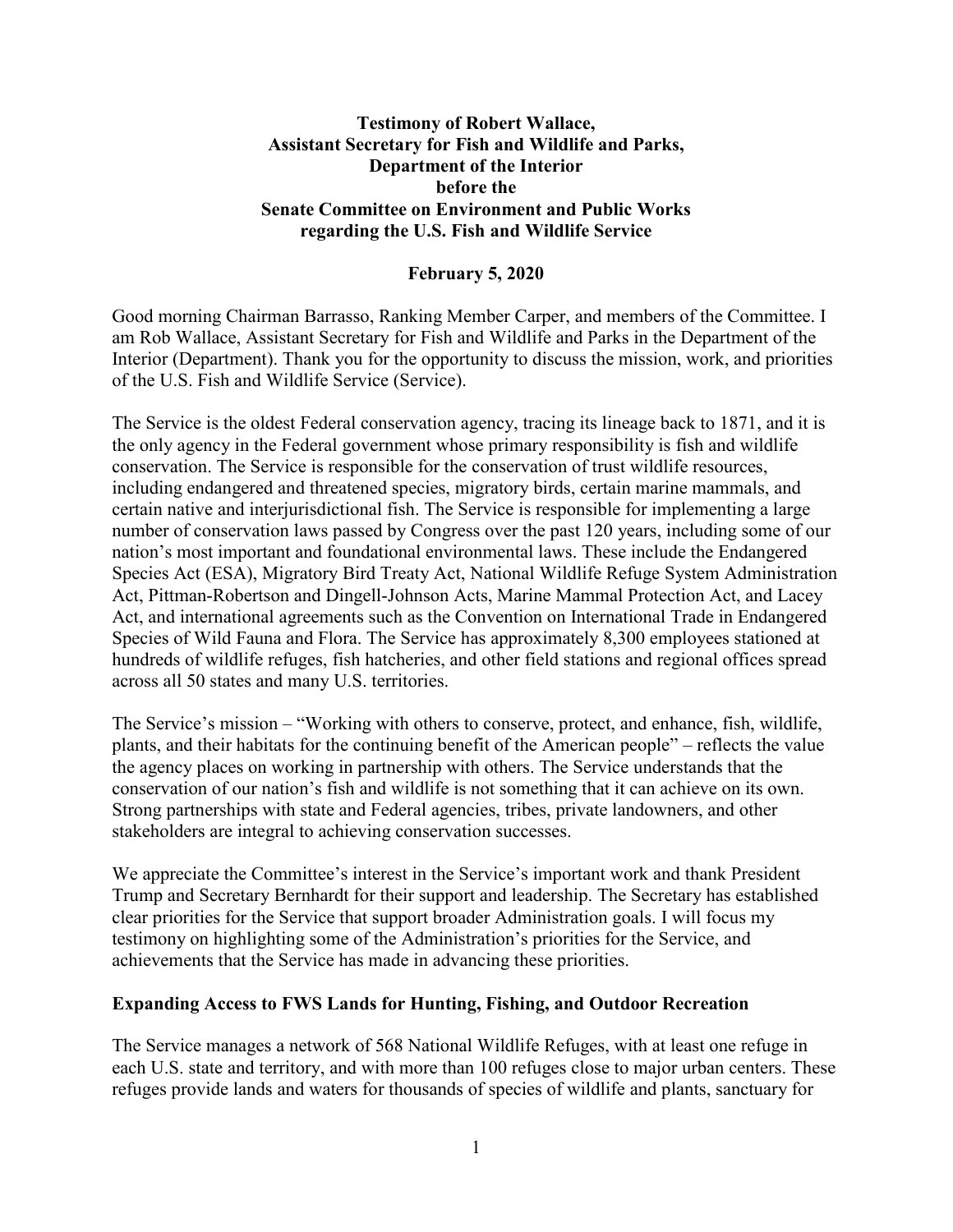hundreds of threatened and endangered species, and spawning areas for native fish that are important to recreational and commercial fisheries and the overall economy.

The National Wildlife Refuge System plays an essential role in providing outdoor recreation opportunities to the American public. In Fiscal Year (FY) 2019, more than 59 million visitors to national wildlife refuges hunted, fished, observed or photographed wildlife, or participated in environmental education or interpretation on a refuge. Of the 568 wildlife refuges and 38 Wetland Conservation Districts, 381 are open to some type of hunting, and 316 are open to fishing.

Access to Refuge System lands generates economic contributions to local communities. According to the Service's 2017 Banking on Nature report, spending by recreational visits to refuges generated \$3.2 billion of economic output in local economies. As this spending flowed through the economy, it supported over 41,000 jobs and generated about \$1.1 billion in employment income. Refuge recreational spending generated about \$229 million in tax revenue at the local, county, and state levels.

Recognizing this significant impact, and responding to the leadership of Secretary Bernhardt, last year, the Service announced new and increased hunting and fishing opportunities on more than 1.4 million acres nationwide. Additionally, the Service removed or revised 5,000 site-specific hunting and fishing regulations to more closely align with state laws. These regulations were often redundant with state laws, and removing them further increases public access on our public lands by reducing needless logistical hurdles for hunters and anglers.

There is a national wildlife refuge located within a one-hour drive of most major metropolitan areas in the United States, providing nearby opportunities to discover wildlife, experience the outdoors and gain a greater appreciation for the natural world. In order to connect urban America to their wildlife heritage, the Urban Wildlife Conservation Program was created to introduce those Americans living in densely populated areas to the more than 100 national wildlife refuges located near their homes. To further this effort, Secretary Bernhardt designated September 29<sup>th</sup> as Urban National Wildlife Refuge Day. This designation highlights urban refuges as good neighbors and places for people to experience the outdoors within their local communities, and as a key to reaching the next generation of anglers, hunters, and conservationists. The designation puts a focus on getting new, non-traditional audiences to visit their local urban refuge.

# **Being a Good Neighbor**

While the Service holds the responsibility for conserving trust resources across broad landscapes, its work is not possible without vital partnerships with states, tribes, private landowners and others to conserve natural resources. The Department and Service are committed to being good partners to the states and working to incorporate that in all we do. A 2018 Secretarial Memorandum to all Departmental Bureaus reaffirms the authority of the states to exercise their legal authority to regulate fish and wildlife species on Federal public lands and waters, except as otherwise required by Federal law. Secretary Bernhardt recognizes that states are good stewards of our natural resources and practice sound management of fish and wildlife while allowing appropriate opportunities for citizens to enjoy public resources.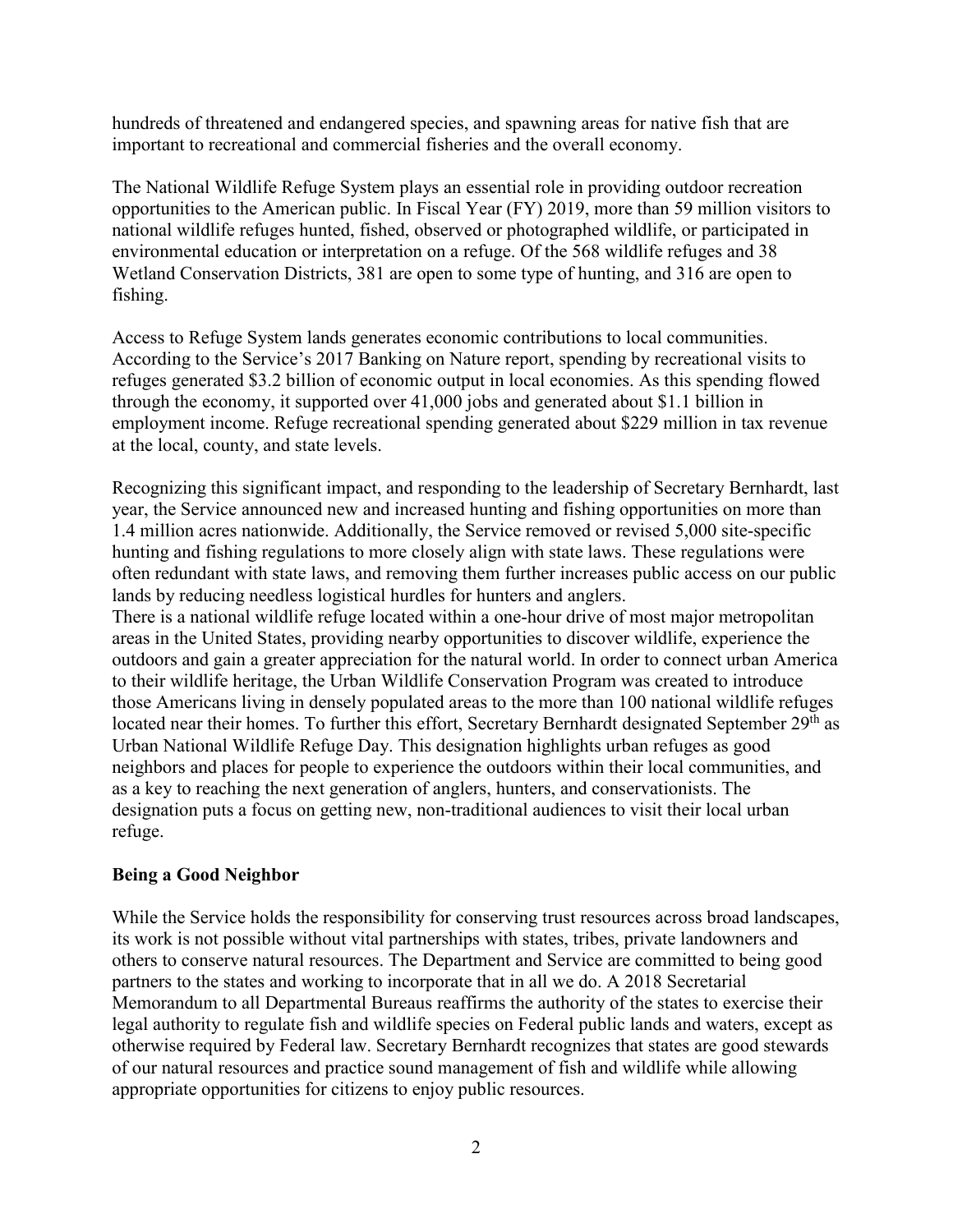Another area of particular focus for the Service is its partnerships with landowners. This is especially important since 60 percent of the land in the United States is privately owned. The Service invests in keeping landowners on their land, and preserving working landscapes for the benefit of plants, wildlife, and agriculture, ranching, timber and other traditional land uses. In many cases, species will greatly benefit from appropriately managed private lands.

The Service has several tools to help private landowners enhance the stewardship of their lands and has worked with landowners across the country to preserve and restore open spaces. A primary tool for collaboration with private landowners is the Partners for Fish and Wildlife (Partners) program. The Partners program offers voluntary habitat restoration and enhancement options that are tailored to mutually benefit wildlife and landowner needs. The program requires a cost share – an investment of private landowner funds, land, or other services to complement federal funds.

Since the Partners program's inception, these voluntary, incentive-based efforts have resulted in more than 6 million acres and 14,000 miles of stream habitat restored and enhanced across the nation. This work was completed in partnership with nearly 50,000 private landowners and more than 5,000 partner organizations. The Partners program contributes to the economies of many rural communities in order to balance landowner objectives with wildlife habitat and ensure that the needs of people and wildlife are met for future generations.

The Service strives to be a good neighbor by ensuring it meets its obligations to private landowners who have entered into contracts to establish wetland and grassland conservation easements on their lands. Last month, the Service issued new internal guidance to provide better government services, greater clarity, and minimize conflict with landowners stemming from easements that pre-date 1976. Based on this new guidance, the Service is working to clearly identify easement wetland boundaries and acreage, provide a means for landowners to appeal any boundary disputes, and apply those internal processes consistently, fairly and in a timely manner. The Service will continue to take additional steps to deliver better government services for the American people and to be a good neighbor to private landowners.

### **Striking a Regulatory Balance**

Preventing extinction and achieving recovery of species listed under the ESA is one of the Administration's highest priorities for the Service. The Service is committed to the recovery of listed species and to returning management of those species to our state and tribal partners when they no longer require ESA protections. This process allows the Service to focus on those species of greatest conservation need.

During this Administration, the Service has issued final and proposed rules to delist or downlist nearly 30 species, including the final delisting of the Monito gecko; final downlisting of the Nene; proposed delisting of the gray wolf and Interior least tern; and proposed downlisting of the American burying beetle. These rules are based on the best available science, are consistent with the ESA's requirements, and are subject to public review. This track record of progress to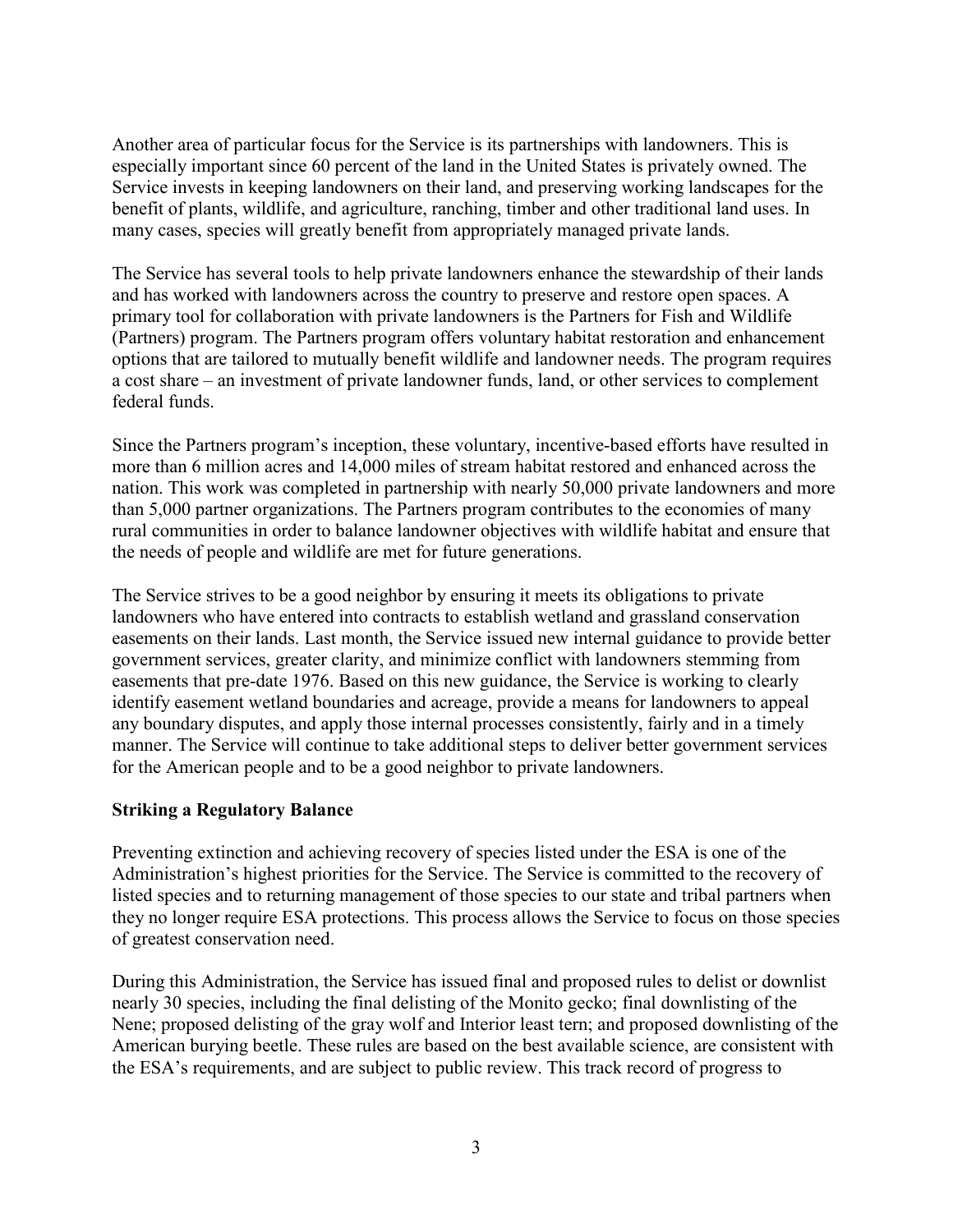recovery shows that the ESA can work, and the Department is committed to making even more progress going forward.

The Service delivers conservation for imperiled species through its administration of the ESA, which provides a suite of voluntary tools for private landowners to undertake conservation practices for the benefit of species. The Service is committed to strengthening delivery of conservation under the ESA by making it easier for states, tribes, private landowners, and others to work with the agency on proactive conservation efforts for threatened and endangered species and for species at-risk for needing protection under the ESA. By reducing threats to species and their habitats before they become critically imperiled, future conservation efforts are likely to be less costly, more flexible, and result in successful conservation.

Improving implementation of the ESA continues to be a priority for the Department. The Department is committed to making the ESA as efficient, predictable and effective as possible in accomplishing its purpose of conserving threatened and endangered species and protecting the ecosystems upon which they depend. The Service also provides timely review and recommendations to facilitate decisions on proposed infrastructure, energy, and other development projects that contribute to job creation and economic growth, while ensuring that impacts to fish, wildlife, and their habitats are avoided, minimized or otherwise appropriately mitigated.

The Department is committed to ensuring that the ESA works for the American people and for the species it protects. Last year, the Service finalized revised regulations to improve implementation of the ESA to increase transparency and effectiveness of the law. These revisions are consistent with the law and reflect public input and best practices based on years of agency experience. The changes are intended to improve conservation results and reduce regulatory overreach on the American people.

In furtherance of our commitment to providing a clear and commonsense regulatory framework, the Service recently proposed a rule to clarify the scope of the Migratory Bird Treaty Act (MBTA). The proposed rule would codify the 2017 Department of the Interior's Solicitor's Opinion M-37050 which determined the Act only extends to conduct intentionally injuring birds. Conduct that results in the unintentional (incidental) injury or death of migratory birds is not prohibited under the Act. The proposed rule would provide the public, businesses, and government agencies with legal clarity and certainty regarding what is and what is not prohibited under the MBTA. The Endangered Species Act and the Bald and Golden Eagle Protection Act, as well as state laws and regulations, are not affected by the Solicitor's Opinion M-37050 or the proposed regulation. This is the first step in an open and transparent public process that the Service will continue to manage throughout the development of the rulemaking process. The public is encouraged to provide input to help ensure that these changes are clear, effective and advance the goal of migratory bird conservation.

### **Preventing the Spread of Invasive Species**

The introduction of invasive species occurs in myriad ways, from the illegal release of nonnative species to the discharge of ballast water from ships. The adverse consequences from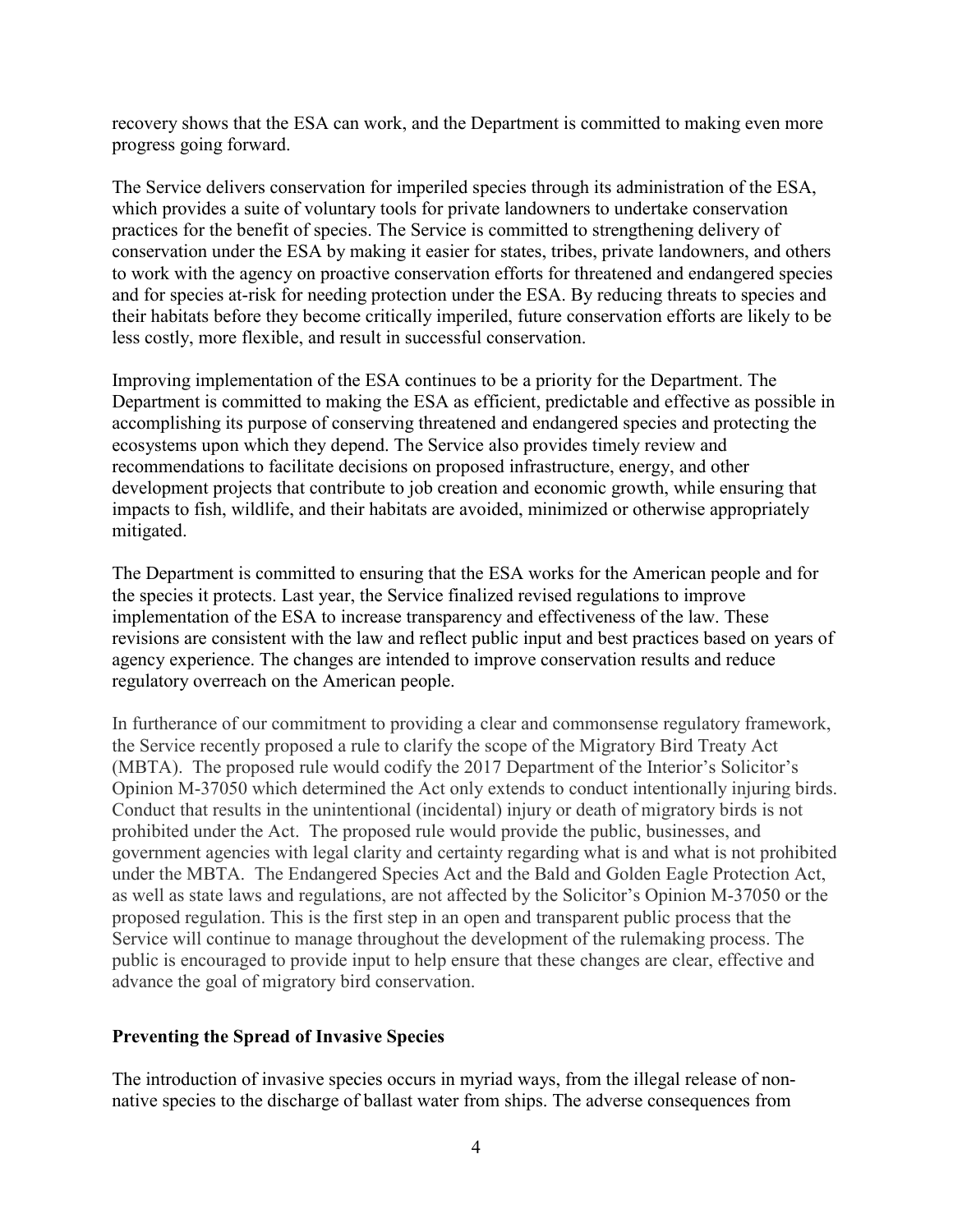invasive species costs the U.S. economy \$120 billion per year and is among the most significant challenges facing the conservation of native fish and wildlife populations. Invasive species are a major contributing factor in the listing of species under the ESA, which can lead to increased regulatory burdens on the public.

The Service relies on the Lacey Act to regulate the importation and transport of species that have been determined to be injurious to human beings, the interests of agriculture, horticulture or forestry, or to wildlife or wildlife resources. The Service historically interpreted the Lacey Act to include a prohibition on the transportation of injurious species between states within the continental United States. However, in 2017 the U.S. Court of Appeals for the D.C. Circuit held that the law does not prohibit transport of injurious wildlife between States within the continental United States. As a result, the prohibition on transport of injurious wildlife within the United States is limited to the jurisdictions listed in the statute.

Recently, the Service and U.S. Customs and Border Protection conducted a successful operation codenamed "Hidden Mitten," which prevented the illegal import of approximately 15,000 live Chinese mitten crabs. These crabs are a highly invasive species that can cause serious damage to the environment and infrastructure. Once introduced to a new location, the crabs can spread rapidly. Female mitten crabs are capable of producing 100,000 - 1,000,000 eggs per brood and crabs can migrate up to 11 miles per day.

Across the American West, the invasion of non-native plants like cheatgrass, and the cycle of extreme wildfires they promote, is one of today's most important land management issues. The invasion of these exotic annual grasses into sagebrush habitats in Wyoming and elsewhere has resulted in more frequent and extreme wildfires, accelerating habitat loss and threatening the health of the greater sage-grouse and other sagebrush-dependent species. To address this issue, the Service works through collaborative partnerships to strategically apply herbicides to control cheatgrass infestations, target livestock grazing management to reduce standing cheatgrass fuels and improve perennial plant health, as well as seed desired perennial plants after a fire to prevent cheatgrass dominance.

The old adage remains true that an ounce of prevention is worth a pound of cure. The Service continues to work with its partners to prevent new introductions and manage established invaders to protect and conserve our natural resources.

# **Combating Wildlife Trafficking**

Wildlife trafficking remains a serious global threat to conservation, national security, economic prosperity, and community stability. This multi-billion dollar illegal trade is fueled by demand and enabled by corruption, limited legal authorities and law enforcement capabilities, and weak institutions abroad. Continuing the fight to combat wildlife trafficking is a priority for this Administration. President Trump signed Executive Order 13773 in 2017 to focus the efforts of the United States Government on transnational organized crime and recognized the connections between wildlife trafficking and transnational criminal organizations. The Service's Office of Law Enforcement is leveraging their skill and technical expertise and working collaboratively with key partners to combat this global crisis.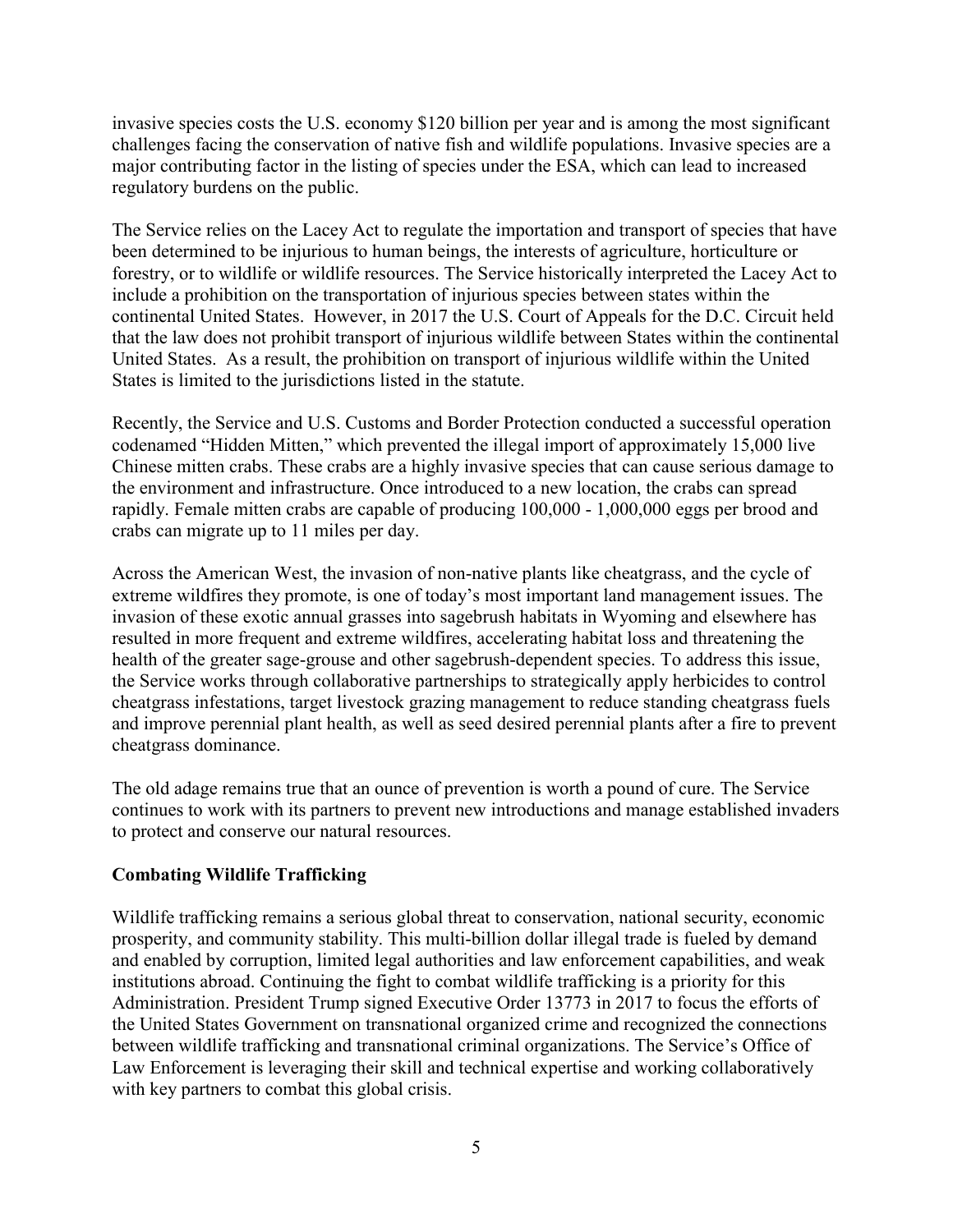With the support of the State Department, the Service created the first program for stationing regional wildlife law enforcement special agents at U.S. embassies as attachés, beginning in Bangkok, Thailand in 2014. The Administration has prioritized expanding the program and added five attachés last year. The Service now has a total of twelve attachés stationed at U.S. embassies across the globe. Service attachés play a critical role in the U.S. government's ability to combat wildlife trafficking from a global perspective. The attachés provide investigative support and facilitate the sharing of information across borders while providing technical expertise to local and regional partners. They also provide training in areas such as crime scene processing and evidence collection, wildlife identification, technical investigative techniques, handling and processing of digital evidence.

Last year, in cooperation with the State Department, the Service established two wildlife trafficking Vetted Units in Gabon and Peru and are working on others. They are the first dedicated wildlife trafficking units in the world, and a major step in the fight against transnational organized crime. When trained, these units can work seamlessly with U.S. law enforcement, tracking and investigating highly complex crimes associated with wildlife trafficking. By placing these units in strategic locations, the Service hopes to gain further insights and conduct in-depth advanced investigations into wildlife trafficking in these regions.

The Service's Office of Law Enforcement also continues to successfully build critically important investigations and work collaboratively with the Department of Justice to charge criminals and disrupt wildlife trafficking networks. Last year, the Service, Department of Justice, and Drug Enforcement Agency announced an indictment against a significant wildlife trafficking network. Four individuals were charged with trafficking in African elephant ivory and rhino horn, valued at more than \$7 million, from Africa to the United States and Southeast Asia. Three of the individuals were also charged with money laundering, including for wildlife trafficking violations. This was the first time the U.S. Government utilized the authorities provided in the Eliminate, Neutralize, and Disrupt (END) Wildlife Trafficking Act to charge money laundering for wildlife trafficking violations. In addition, two of the individuals were also charged with drug trafficking, highlighting the well-known fact that transnational organized groups will deal in any illegal good that can make them money. The Service is committed to continuing the important work of combating wildlife trafficking and working with our partners, both here in the United States and abroad to bring criminals to justice.

# **Conclusion**

Fish, wildlife, plants, and their habitats face many stressors and threats across the nation and around the globe, including habitat loss, invasive species, wildlife disease, wildlife trafficking, and a changing planet. The Service is committed to accomplishing its mission, in accordance with its statutory mandates and through science-driven decision-making, on behalf of current and future generations of Americans. I would like to thank President Trump and Secretary Bernhardt for their leadership and support of the Service's mission.

The Department commends Congress for passing the John D. Dingell, Jr. Conservation, Management, and Recreation Act, and recognizes this Committee's efforts that led to the